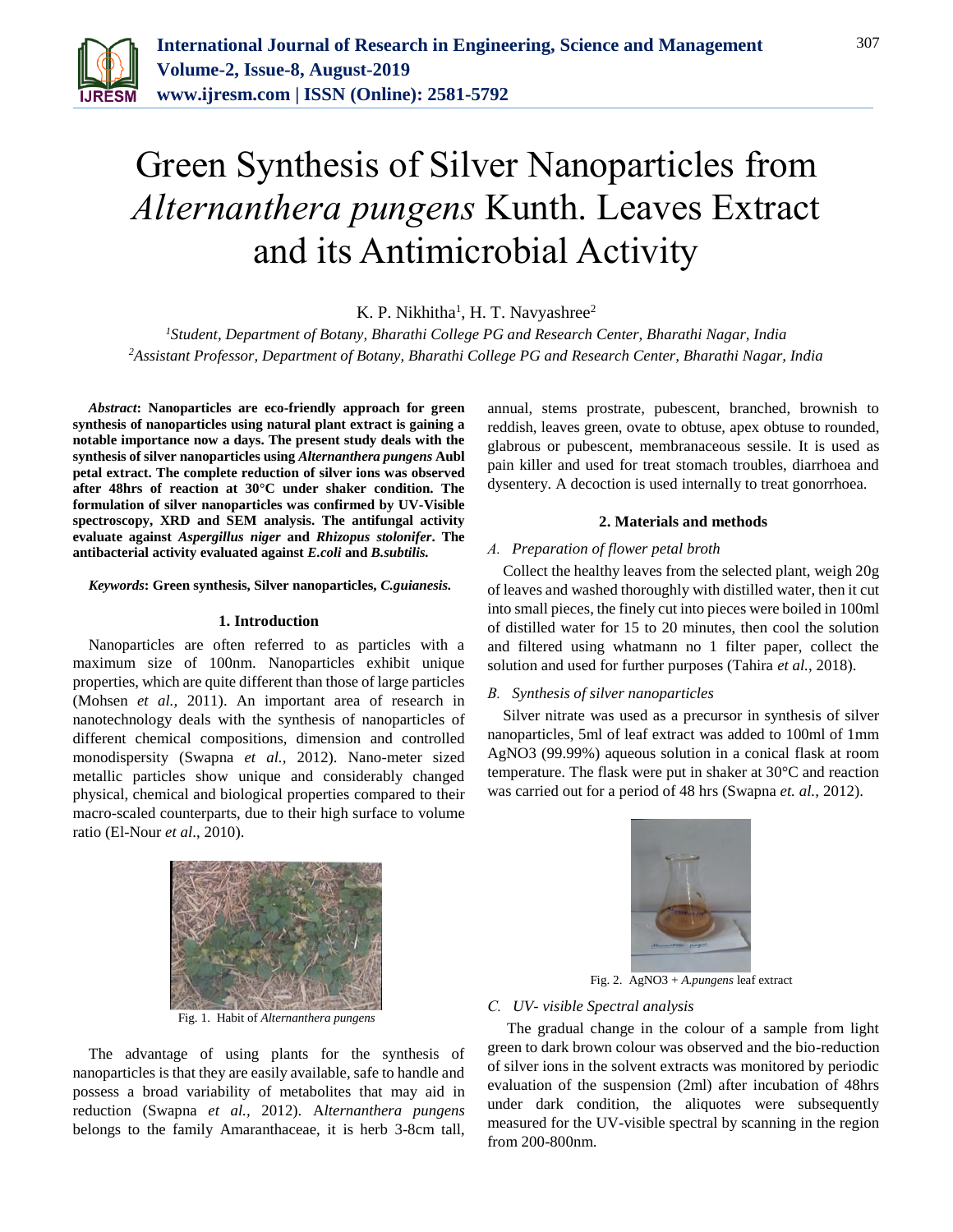

#### *D. SEM analysis*

SEM analysis was undertaken to know the size and shape of the silver nanoparticles biosynthesis using the plant. The analysis was done using Noran system 7, S-3400N model. Thin films if the samples were prepared on tungsten filament by dropping a very small amount of the samples on the gird, extra solution was removed using a blotting paper. Thin film on the SEM gird was allowed to dry and the images of nanoparticles were taken.

## *E. XRD analysis*

XRD analysis the samples was drop-coated onto copper plate by just dropping a small amount of sample on the plate frequently allowed to dry and finally thick coat of sample was prepared the XRD measurements was performed in a Rigako model with step size 0.02 and an angle of 60°-70°.

 The particles size of the prepared samples were determined by using Scherrer's equation as follows,

$$
D = \frac{k\lambda}{\beta \cos \theta}
$$

Where D is the crystal size,  $\lambda$  is the wave length of x-ray,  $\theta$ is the Bragg's angle in radians and β is the full width at half maximum of the peak in radians, k is constant.

## *F. Antibacterial assay*

Antibacterial assay was studied using disc diffusion method. Nutrient agar media was prepared, and pour into sterile petriplate and allowed to solidify, using sterile cotton swabe fresh bacterial culture were spread over the plate followed by spread plate technique, filter paper discs saturated with AgNO3+plant extract. Antibiotics (+ve control) and filter paper diac with water (-ve control) were placed on to the plates with the help of forceps. Incubated at 37°C. Growth zones were read only after 24hrs, zone of inhibition was calculated.

#### *G. Antifungal assay*

Antifungal activity was tested by well diffusion method. Aqueous extract of two AgNO3 sample were tested against. The PDA media was poured into sterile petriplates and allowed to solidify, then using sterile cotton swabe fresh fungal culture were spread over the place by spread plate technique. 5mm well made on PDA media using a sterile disc. Wells were filled with AgNO3 plant extract. Antibiotic (+ve control), distilled water (-ve control) is separate well. The plate was incubated at 25°C for 48-72hrs, after incubation zone of inhibition was calculated.

#### **3. Results**

#### *A. Observation*

After 48 hrs, distinct change in the colour of experimental sample was observed. The colour of experimental sample turned from light green to dark brown colour. The brown colour confirms that the colour change is due to reduction of silver ions which indicates the formation of Ag nanoparticles.

#### *B. UV-Vis spectroscopy*

The confirmation, formation and stability of synthesized silver ion nanoparticles was confirmed by UV-Vis spectrum. It was recorded by using AgNPs and bio reduction of Ag+ ion was also monitored in the UV-Vis spectrophotometer. The surface plasmon resonance bands are influenced by size, shape, morphology, composition and dielectric environment of prepared NPs 2ml of synthesized AgNPs solution of *Alternanthera pungens* Kunth. were observed in before and after the incubation and the UV ranges between 200-800nm.

Before incubation, the synthesized AgNPs shows peaks at 230 nm of *Alternanthera pungens* Kunth. Respectively. After the incubation period of 48 hrs the synthesized AgNPs showed broad surface plasmon resonance at 470 nm of *Alternanthera pungens* Kunth. respectively.



Graph-1: UV- spectra of *Alternanthera pungens* 



*C. Scanning electron microscope analysis*



Fig. 3. EM images of *Alternanthera pungens* Kunth. Silver nanoparticle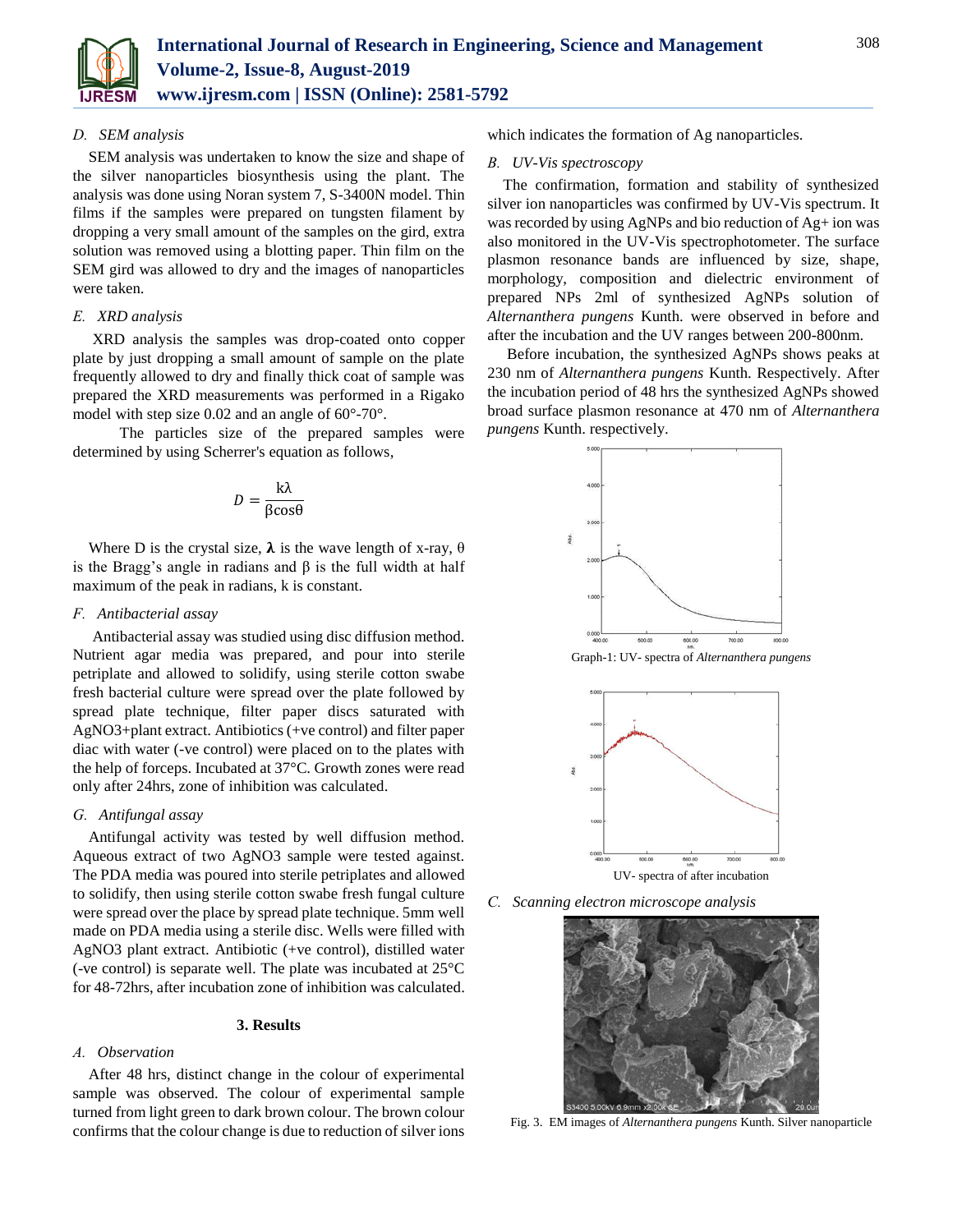

SEM analysis of the silver nanoparticles solution were clearly distinguishable owning to their size difference. The SEM images shows the AgNPs synthesized from *Alternanthera pungens* Kunth. extract which is further confirm the presence of AgNPs. The shape of the AgNPs in *Alternanthera* extracts was spherical and size of AgNPs is 6.9 mm as confirmed by SEM images.

#### *D. XRD analysis*

X-ray Diffraction studies of two samples show different diffraction peaks. *Alternanthera* pungens Kunth. plant extract shows four different diffraction peaks at 32.48°, 38.33°, 64.58 and 77.36°. 2 theta values and crystalline planes of Ag sample.

The average size of the AgNPs formed in bio-reduction process is determined by using  $D = \frac{k\lambda}{g}$  $\frac{K}{\beta \cos \theta}$  and it is estimated that average size of *A.pungens* Kunth. 119.77, 121.74, 136.03 and 147.3 shows the XRD pattern of the silver nanoparticles formed in our experiment.



Graph-2: XRD result of *Alternanthera pungens* Kunth. silver nanoparticle

| XRD result of <i>Alternanthera pungens</i> Kunth. silver nanoparticles |            |  |  |  |              |  |  |  |  |
|------------------------------------------------------------------------|------------|--|--|--|--------------|--|--|--|--|
| d-spacing                                                              | $2$ -theta |  |  |  | Average size |  |  |  |  |
| 2.753                                                                  | 32.48      |  |  |  | 119.77       |  |  |  |  |
| 2.346                                                                  | 38.33      |  |  |  | 121.74       |  |  |  |  |
| 1.441                                                                  | 64.58      |  |  |  | 136.03       |  |  |  |  |
| 1.232                                                                  | 77.36      |  |  |  | 147.3        |  |  |  |  |

Table 1

#### *E. Antimicrobial analysis*

Toxicity studies on pathogen opens a door for Nanotechnology applications in medicine. Biological synthesis of metal NPs is a traditional method and the use of a plant extract as a new awareness for the control of disease, besides being safe and no phyto-toxic effects. The biologically synthesized AgNPs using *Couroupita guianensis* Abul. And *Alternanthera pungens* kunth. were found to be highly toxic against different pathogenic bacteria and fungi of selected species. The AgNPs against followed by *E.coli* (Gram positive), *Bacillus* (Gram negative), Antifungal activity was observed against *A.niger* and *R.stolinifer.*

The use of plant extract is effective against various microorganisms including plant pathogens. Oligidynamic silver antimicrobial efficiency extends well beyond it's vitrotoxicity. The ionic silver strongly interacts with thiol groups of vital enzymes and in activate the vital activity. Experimental evidence indicate that DNA losses it's replication ability, once the attributed their stability in the medium as a colloid, which modulates the phosphotyrosine profile of the pathogen proteins and arrests it's growth, the growth of micro-organisms was inhibited by the synthesized AgNPs showed variation in the inhibition if growth of micro-organisms may be due to the presence of peptide-glycin, which is a complex structure and after contains teichoic acuds or lilotichoic acids which have a strong negative charge. This charge may contribute to the sequestration of free silver ions. Thus gram positive bacteria may allow less silver to reach the cytoplasmic membrane than the gram negative bacteria.



 *Escherichia coli Bacillus subtilis*  Fig. 4. Escherichia coli and Bacillus subtilis

| Table 2                                                                           |
|-----------------------------------------------------------------------------------|
| Antibacterial activity of AgNPs of <i>Alternanthera pungens</i> Kunth. against to |
| selected bacterial culture by disc diffusion method                               |

| sciected bacterial culture by<br>alse alliasion memoa |                  |                                |             |         |  |  |
|-------------------------------------------------------|------------------|--------------------------------|-------------|---------|--|--|
| Plants used                                           | <b>Bacterial</b> | Diameter of Inhibition zone of |             |         |  |  |
|                                                       | culture          | bacteria(in mm)                |             |         |  |  |
|                                                       |                  | -ve                            | Ag          | $+ve$   |  |  |
|                                                       |                  | control                        | <b>NPs</b>  | control |  |  |
| Alternanthera                                         | Escherichia      |                                | $3 \pm 0.1$ |         |  |  |
| <i>pungens</i> Kunth                                  | coli             |                                |             |         |  |  |
|                                                       | <b>Bacillus</b>  |                                | $2+1$       |         |  |  |
|                                                       | subtilis         |                                |             |         |  |  |

- a) Positive control Ampicillin
- b) AgNPs solution *Alternanthera pungens* Kunth.
- c) Negative control- Water

A table shows antibacterial activity of AgNPs of *Alternanthera pungens* Kunth. against selected bacterial culture.



Graph-3: Graphical representation of antibacterial activity against AgNPs of *Alternanthera pungens* Kunth.